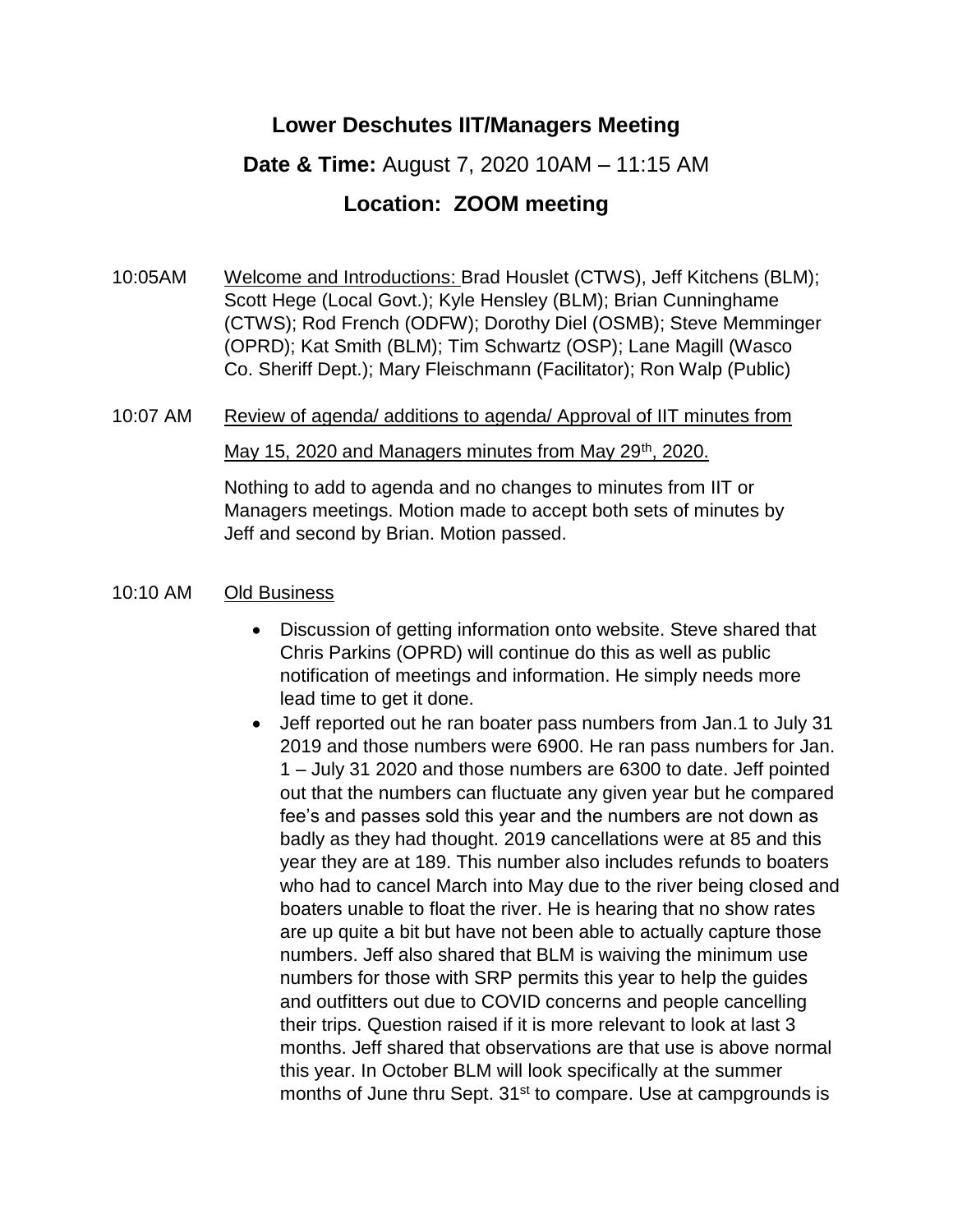definitely higher than normal and it is taking longer to collect camp fees. They will be able to compare back to other years and will do that month by month.

- At next IIT specific meeting discussion about surfing and paddle board situation which group has again referred back to IIT meeting in October. It was mentioned that this subject matter is about clarifying the rules regarding the need for a boater pass if you float on the river or are untethered. Expect to see more of this activity in the future.
- COVID 19. Lane reported having conversations with signage on BLM lands on the river regarding social distancing. His department has been putting up black and white signs on kiosks but it appears they get torn down. Have placed these from North Junction to Mack's Canyon. Seeing very busy activity on the river. Also shared there was a drowning yesterday at Boxcar. Jeff will have Kat connect with Sheriff Magill regarding signage and running lots of regular patrols. Lane's staff will continue to put up signs as they go along. Land also shared that besides being busy on the river, campgrounds have been busy as well. Some people wearing masks and some not. Question was asked about people camping on closed tribal lands. Lane shared it has been hit and miss, nothing consistent. When they do run across it they tell people they aren't allowed to camp and they pretty much move on. There was incident with a large group camping, they had been drinking, so they requested they leave by 8 am the following morning, which they did. At Harpham and White River it's hard to keep out as it is open to tribal members and not the public so how do you check? Will let Bobbi know the challenges.
- 10:30 AM New Business –There was none.

### 10:31 AM Round Table Discussions and Updates

- **Tribes** Brad shared there is not a lot new. Federal Government is temporarily shut down with hopes to reopen on Tuesday, August 11<sup>th</sup>. Tribal lands continue to be day use only.
- **OSMB** Dorothy reported that Josh was unable to attend and she is simply here to listen in and report back to him.
- **ODFW** Rod shared that they started angler sampling protocol for the summer. Seems to be more anglers and license sales are up. Steelhead numbers are coming back and fishing is overall better than expected. Let everyone know that fishing below Moody Rapids is closed through September. Few passes sold.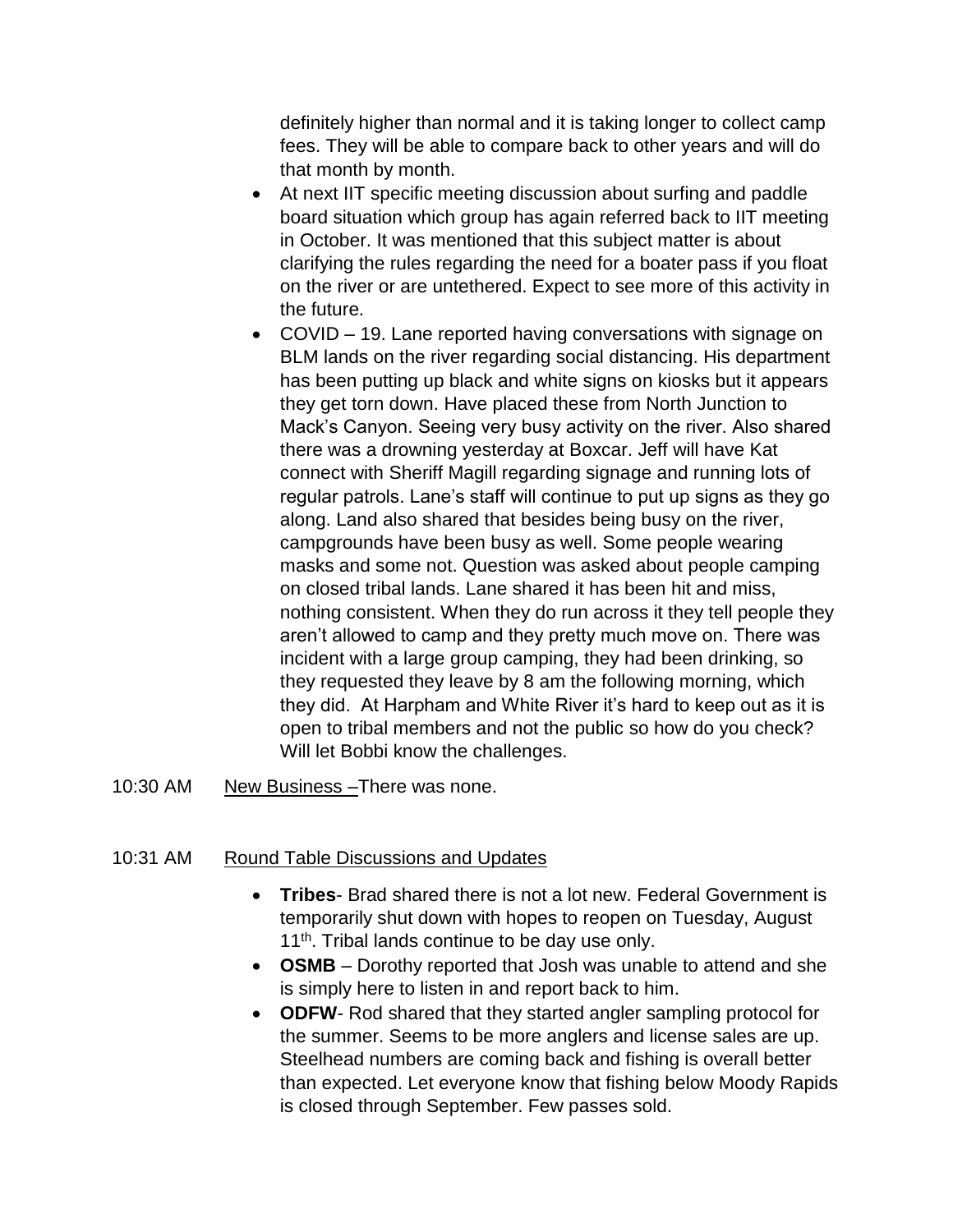- **OSP** Tim had nothing new to report.
- **Local Government** Scott mentioned that there is not much to report with COVID issues impacting everything. Things are getting worse and not better and they are currently on the governors "watch list". He expects the governor to enact some travel related restrictions as soon as next week.
- **OPRD** Steve reported that camp use is up all over the state and with reduced staffing OPRD is struggling. David has the scat machine at Heritage working again. There have been increases of people with heat stroke or broken ankles. Think this is due to a lot of new people taking to the trails and/or overall more people are out and about. Due to shortages they are having to modify the float schedule to every other week and are doing more land patrols. The TTS toilet systems hope to get installed this fall or spring but by next season for sure.
- **BLM**  Jeff reported that BLM is close to finishing their business plan. Had hoped by July 1<sup>st</sup> but lost key staff to get this completed. The key with change of user fees is being able to have public involvement and engagement. Challenges have been that the world is distracted, not having public meetings and getting people to focus on Federal Registry. Hope to have this buttoned up by September. Current plan is to get signage up for the public to know what is going on and how they can participate/ give input. This signage will run into mid-July of next year and will do Federal Registry next spring. Know that people want to give input, so if it takes another year regarding these changes that simply is the way it has to be. This restructuring would include not only the boater pass fee but also the all user fee. Plan is to coordinate with State Parks regarding collecting info as it pertains to Mack's Canyon to Heritage, but this is put on hold until next season. Have cameras on the trails but have not been able to collect all the data. Jeff continues that there currently onsite meetings with contractors for the construction of quarters and office space at Bake Oven. Should begin work from fall to winter, hopeful to have completed by October. Fire season so far has been kind to BLM, there have been a few starts but they have been small. Conditions are drier and worse than in 2018. There have been fires even in places where fires were before. There is significant fuel conditions and there is bigger potential this year than what happened in 2018. The past year and half have partnered with Sherman County regarding weed control. BLM also have staff that are certified to help with spraying this year to work alongside Sherman Co. The prospectus for new SRP permits will be out in October. There will be 4 to 5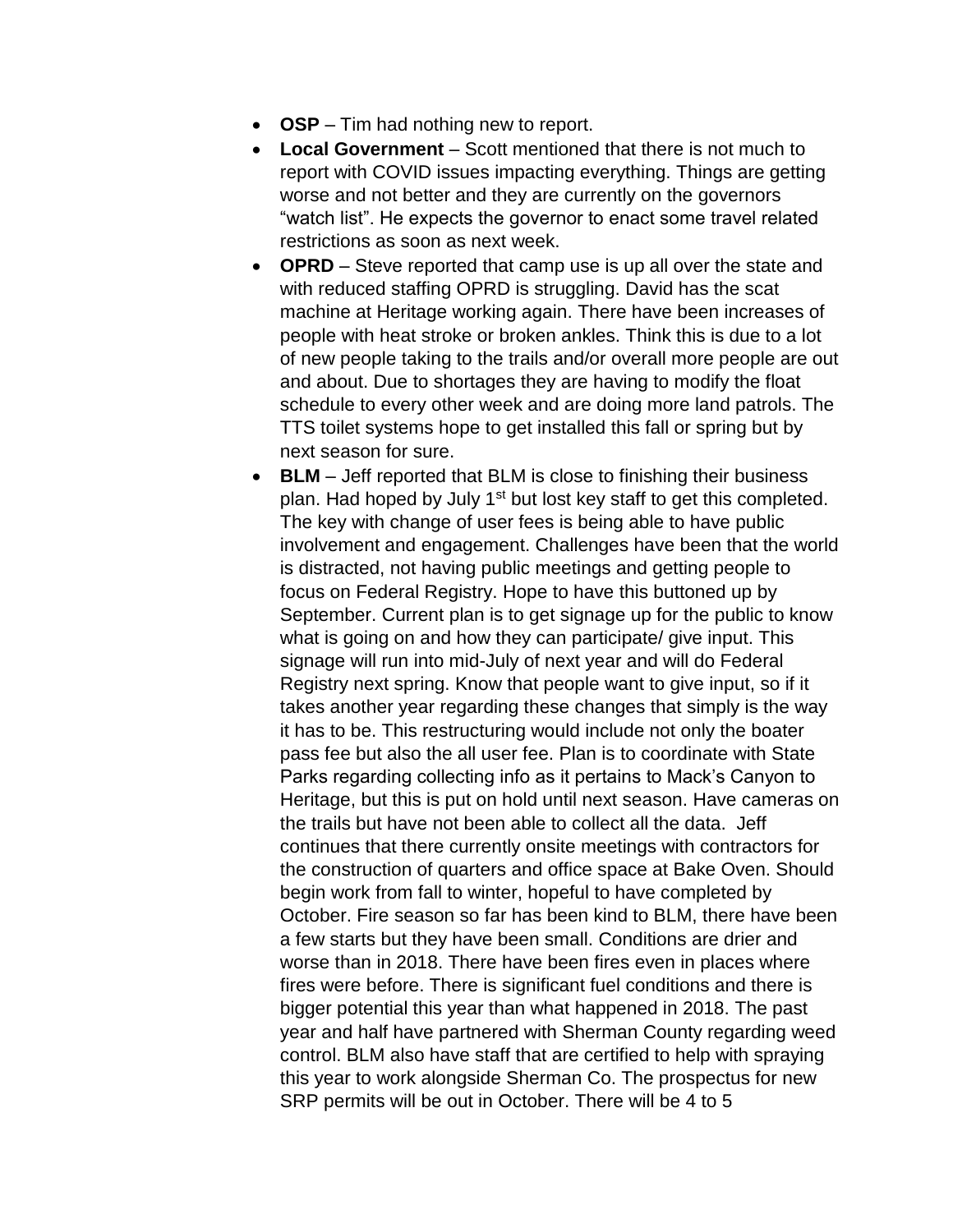opportunities for new SRP's. Have not gotten any takers in last few years. Looking at Third phase with toilet replacement project on Segments 1 and 4 which will be composite toilets. They have been unable to act on this due to restrictions with deferred monies. There was an act passed in congress to fund restoration projects and update improvements. These dollars will be used in segments 1, 2 and 3 to improve ramps and campsites and will mitigate with river partners regarding other areas of concern. Question raised about NEPA on these projects and Jeff shared that they are looking at what will require NEPA and what would be CX. BLM will be looking at this site by site. There will be 5 years of money coming. The segment 4 EA should be happening by next summer as they finalize data.

Kat reported that they are doing analysis of the historical use on the river corridor. They have been doing float patrols. They have completed segment 3 and almost done with segment 4 and then will be doing segment 1. This all falls into the monitoring and evaluating of limits of acceptable change regarding conditions on the river, not just about use and abuse an area can tolerate.

#### 10:55 AM Public Comment

(Redacted name to protect person) shared that he/she just came off the river and has some concerns regarding guides on the river. His/her understanding is the Columbia River is closed and that there are guides who need cash flow. He/she thinks there are guides on the Deschutes who do not have the right credentials. He/she believes there are newbies who do not understand some of the established courtesy's that the usual users have for one another. He/she has seen some going 40 mph around other drift boats and jet sleds. This person was advised that the Columbia is only closed to steelhead fishing. This person was also advised to contact OSP, Wasco Co. Sheriff and even the BLM when they come across these issues and if can have more details that would be helpful. Also shared about some property that has permits to run cows and the owners were helpful to putting out a recent fire. Problem with the property is that people are camping there. There doesn't appear to be any signage that it is private and no camping. Jeff shared that there has been signage but people take it off. There was a complaint of people driving too fast and this person almost had a head on accident. Jeff said BLM wants the information regarding driving too fast as well about concerns of illegal guides on the river. BLM will follow up with conversations with the property owner regarding signage. Sheriff Magill shared that he and OSP will attack